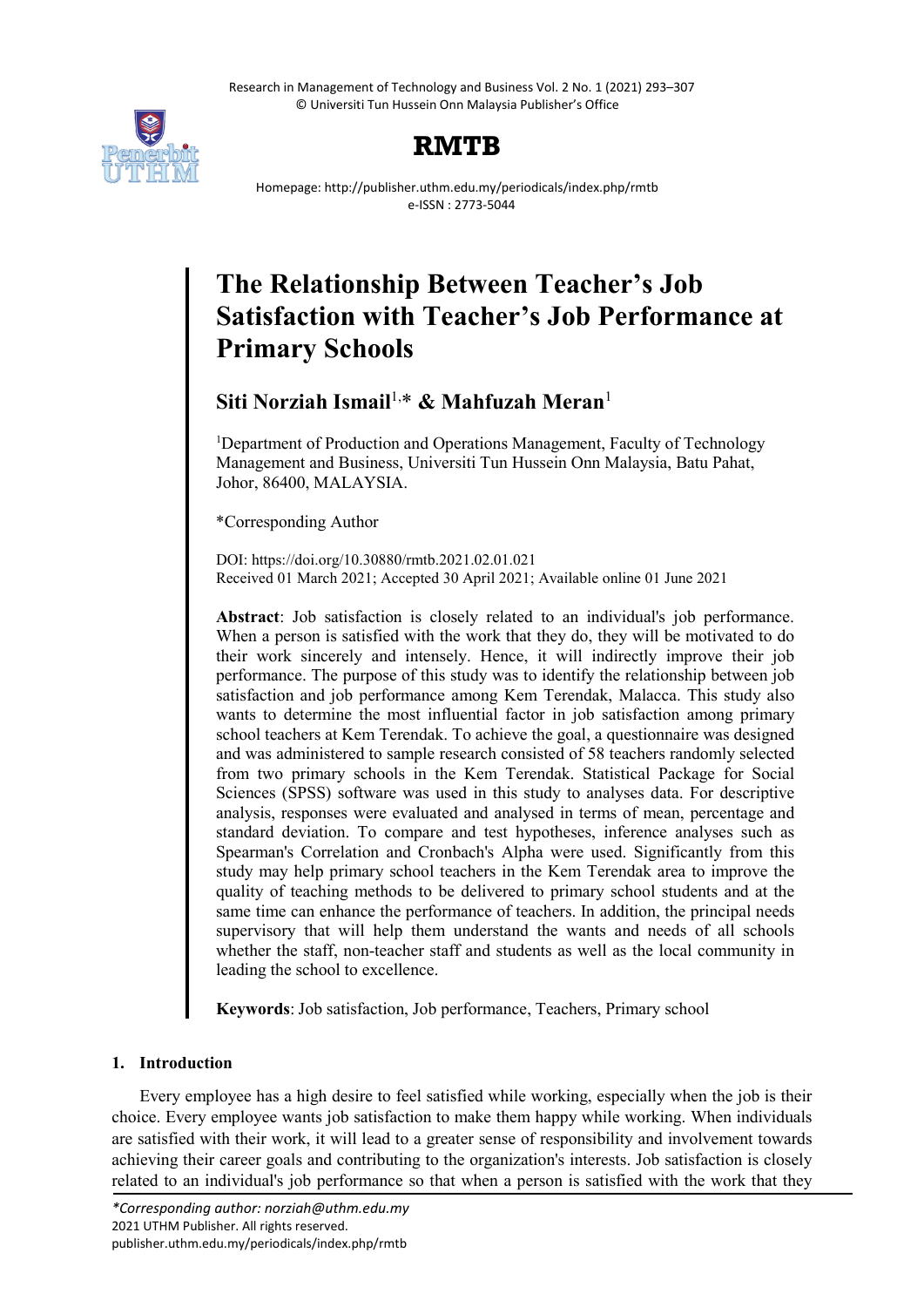do, they will be motivated to do their work sincerely and intensely. Hence, it will indirectly improve their job performance. In Malaysia, the need to develop a knowledge-based economy is one of the strategies for maintaining high growth and competitiveness. With well-educated and trained manpower, the country will be better able to meet any challenges in the future. It has been proven that a country can thrive and thrive if it has the knowledge and skills of the people. As such, the government has begun to move towards training skilled and semi-skilled workers to meet the country's future economic market (Ling, 2007).

The importance of teachers in any educational institution of teaching learning cannot be overemphasized. This is because of the central role they play as implementers of the curriculum at the classroom level. This explains that what teachers do or do not do could directly or indirectly affect the attainment of instructional objectives in the classroom. Consequently, scholars have often attributed students' learning outcome to certain teacher attributes such as their educational qualification, years of experience, classroom behaviour and even their job performance among others (Adu *et al*., 2014). According to Afshar and Doosti (2016), a review of the literature of the field on the topic reveals mixed results concerning whether higher levels of job satisfaction led to better job performance. Furthermore, although the literature has adequately investigated the job satisfaction/performance relationship overall, the relationship between teachers' job satisfaction and job performance has received little attention. Since teachers play an integral role in fulfilling the goals of educational systems upon whom the success or failure of educational programs depend, the need to investigate their job satisfaction and its association with or impact on their job performance receives priority. Based on the previous research conducted by Michaelowa (2002), job satisfaction is not the same as job motivation. These terms are related but may not be used as synonyms. While job satisfaction gives an indication of teachers' well-being induced by the job, motivation is defined as their willingness, drive or desire to engage in good teaching.

Therefore, this additional research is needed to find out whether the more satisfied teachers are performing better or not. Hence, this study was conducted to investigate how teacher's job satisfaction affects teachers' job performance.

#### 1.1 Research Background

The situations in which instructors work and the requests put upon them by society are dynamically getting more complex. As education in Malaysia is moving towards autonomy, indeed higher desires and more noteworthy needs presently weight the teachers to perform viably within the classroom. With the rapid development as of now happening within the country, teachers have to be sensitive and open to the changes taking put. The solid working environment serves as a catalyst to superior adjustment of changes which can boost teacher's excellence and promote job satisfaction (Ghavifekr & Pillai, 2016).

Previous research states that the ultimate performance in the educational environment depends entirely on its employees especially teachers. In Malaysia, the education sector has evolved significantly by launching the Education Strategic Plan in achieving the objectives of Malaysia's vision 2020. Various analysts have contended that respondent's statistic characteristics along with working environments such as government and organizational arrangement, emolument framework, workloads, co-worker connections and work-life adjust illustrated critical factors of employees' work satisfaction. Even though numerous studies have been conducted on the ground of job satisfaction, however, the current associations of work-life balance policies impact on job satisfaction among teachers are still limited in Malaysia (Johari *et al*, 2018).

As the number of students increases each year, the role of teachers as educators will become more challenging. The current trend of change in our country has made the process of educating today's students more complex. Thus, the main goal of today's education is to create young people capable of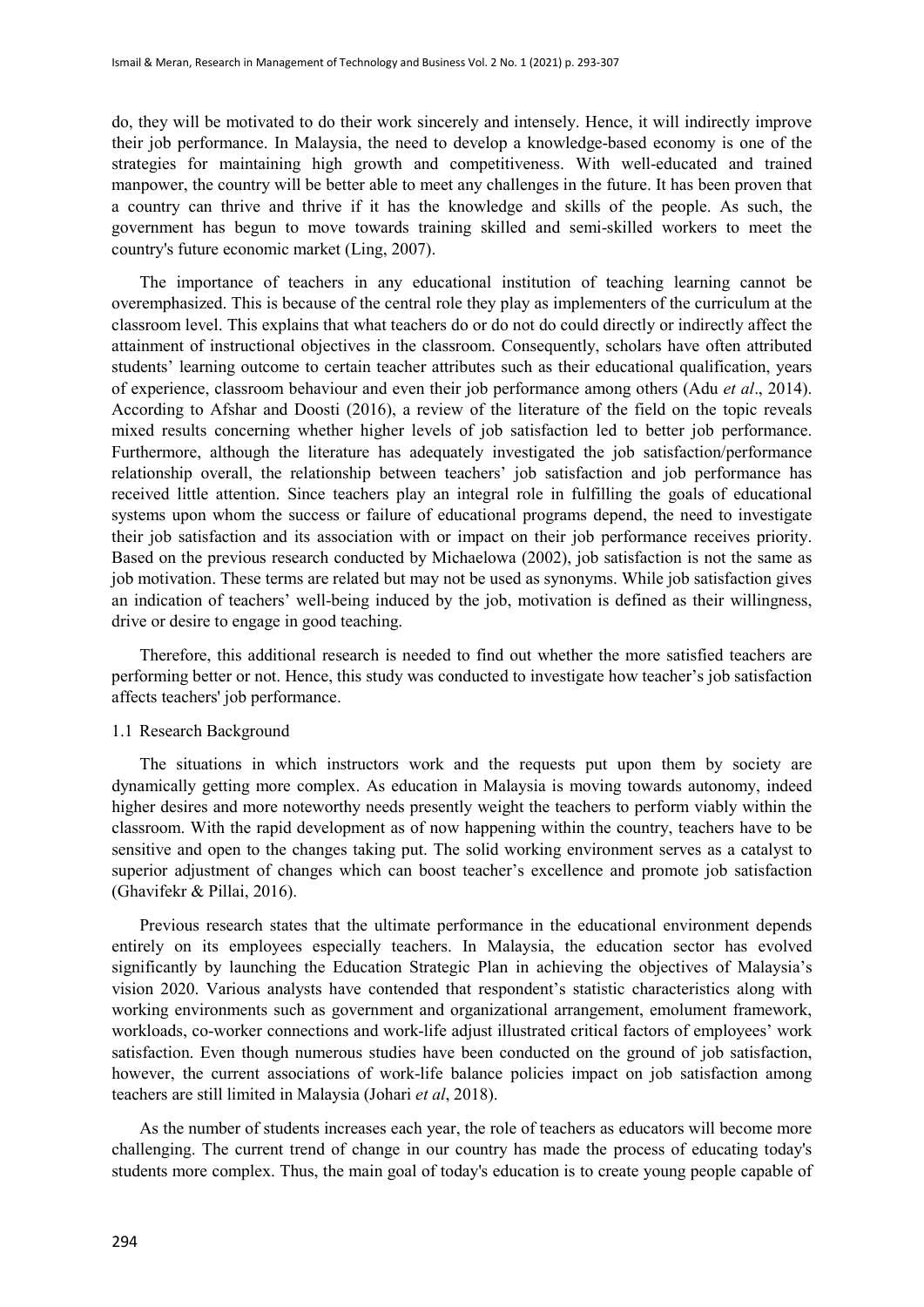addressing the challenges of developmental change. This goal can be achieved if today's teachers are aware of the changes and are aware that these changes require adjustments in various aspects including responsibilities, workloads, knowledge enhancement and the role they play in bringing about job satisfaction in the profession (Woo, 2007). Therefore, the teachers have to provide more teaching materials and techniques that are suitable for primary school. Therefore, job satisfaction is very important for teachers so that teachers will continue to be motivated to carry out their work as teachers. When teachers find satisfaction in teaching, teachers' work performance will also increase.

Students are achieving when they acquire the knowledge, skills, and attitudes that will prepare them to lead happy and successful lives. Basic skills in language arts and math are critically important, especially for elementary students, but are not sufficient. They are building blocks, a starting place for moving to other, higher-order dimensions of achievement (Education Evolving, 2016). Therefore, this study is to identify how job satisfaction among teachers can affect their job performance.

#### 1.2 Problem Statements

Berita Harian reported in 2018 recorded 2.66 million primary school students starting school in 2018. Meanwhile, according to the Ministry of Education Malaysia (MOE) website in 2019, the number of primary school students increased by 2.72 million primary school students. This means that the workload of teachers will become more difficult as the number of students in primary schools increases. Among the problems that exist in educational organizations are the problems of teacher quality. This is because teachers are the most important individuals in producing quality education, but often the pressure is on the teacher to influence the productivity, performance and efficiency of the teacher.

Dr. Sapora Sipon in Utusan Malaysia dated July 27, 2007, stated that the teaching profession is seen as a profession that is often tedious and stressful and has a negative impact on its members. Teachers who are overly burdened with their workload and consequently feel pressured will negatively affect the quality of their education. Sipon (2007) also adds that educational issues such as widespread student discipline problems, workloads, teacher shortage problems, classroom shortages, role conflicts, role ambiguity and a host of other problems that cannot be adequately addressed can adversely affect teacher well-being.

Moreover, this research conduct in primary schools at the Kem Terendak area because over the last few years has found that the achievement of the Primary School Achievement Test (UPSR) for students in primary schools is increasing. Thus, this research wants to study whether job satisfaction among teachers in these primary schools affects teacher's job performance in primary schools in the Kem Terendak area. Therefore, primary schools in the Kem Terendak were selected to study the relationship between teacher's job satisfaction with teacher's job performance in these schools.

#### 1.3 Research Questions

- (i) What is the relationship between job satisfaction and job performance among primary school teachers at Kem Terendak?
- (ii) What is the most influential factor in job satisfaction among primary school teachers at Kem Terendak?

#### 1.4 Research Objectives

- (i) To identify the relationship between job satisfaction and job performance among primary school teachers at Kem Terendak.
- (ii) To determine the most influential factor in job satisfaction among primary school teachers at Kem Terendak.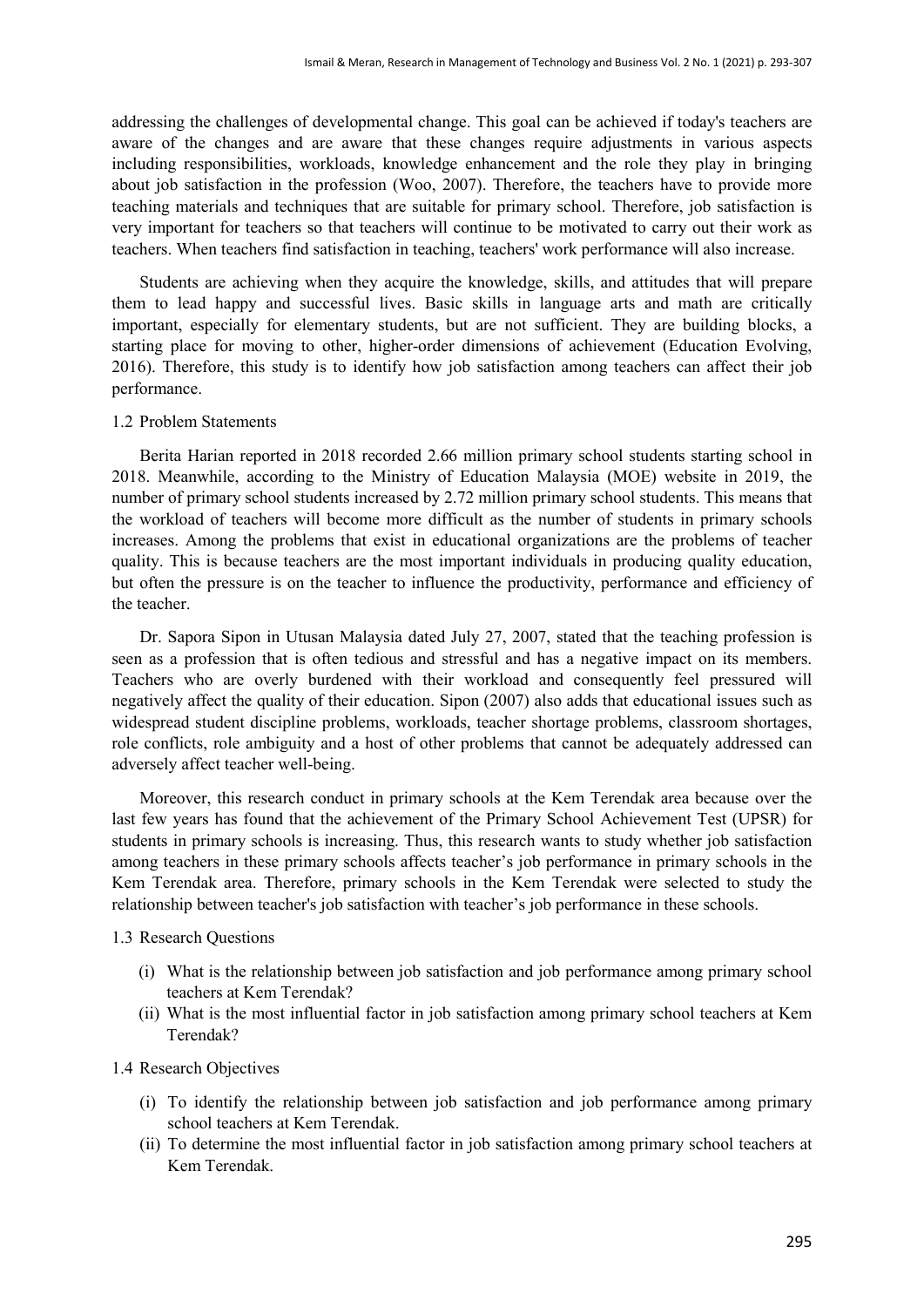#### 1.5 Scope of the Study

The scope of this study was conducted by collecting data and information from respondents consisting of 58 teachers in primary schools in Kem Terendak area.

#### 1.6 Significance of the Study

Significantly from this study may help primary school teachers in the Kem Terendak area to improve the quality of teaching methods to be delivered to primary school students and at the same time can enhance the performance of teachers. In addition, in dealing with the demands of the times, the principal is also required to be more proactive in solving problems. In addition, the principal needs guidance that will help them understand the wants and needs of all schools whether the staff, nonteacher staff and students as well as the local community in leading the school to excellence. Therefore, this study can provide some guidance, trigger ideas and open up positive thinking space for school teachers to continue to provide the best for their students.

#### **2. Literature Review**

#### 2.1 Teacger's Job Satisfaction

According to Ramlee (2009), job satisfaction is the instinctive desire of every person who can do the job. Someone who achieves a high level of job satisfaction is said to be highly motivated by productivity in helping his or her organization achieve its goals. An employee's optimistic attitude is very important to himself and the organization. Job satisfaction can be defined as a positive or negative evaluation of one's career. Spector (1997) defined job satisfaction as the degree to which a worker liked the job they were doing. Some workers feel that work is very important in life and they enjoy their work. Some feel they hate their job but have to do their job. Job satisfaction also can be defined as an employee's positive evaluation of his or her work situation (Weiss, 2002). A study by Chan and Mak (2016) defined job satisfaction as the achievement of employees who met their job value.

Research by Perrachione *et al*. (2008), noted that the concept of job satisfaction has an important research base in the social sciences such as industrial and organizational psychology, public administration, education and management. Studies on job satisfaction in education have found that both the outcome and the antecedent are the influence on teacher satisfaction. This study has examined at least three possible outcomes, retention, reduction and absence and at least three major influences, namely demographic variables, job-related characteristics and work experience (Perrachione *et al*., 2008).

An employee who is able to manage the time between personal and career commitments can ease the tensions facing his or her life after life can increase pride in his or her organization (Machuca *et al*., 2016). An organization must strive to meet the needs of each of its employees as there is evidence that more and more workers are leaving their jobs, indicating that employees are dissatisfied with their work. Job satisfaction is one of the most important factors in an organization and some of its value is in the education field (Ambotang & Kletus, 2018). They also noted that there are studies that show that effective leadership is a dominant factor in improving job satisfaction and can lead to academic improvement.

Ma and MacMillan (1999) as well as Mohamad and Yaacob (2013) found that the work environment plays an important role in teachers' job satisfaction. In the school environment, teachers evaluate their role by determining what they feel when they are at work every day. Certain variables such as age, race and gender are closely related to teacher job satisfaction. In addition, the work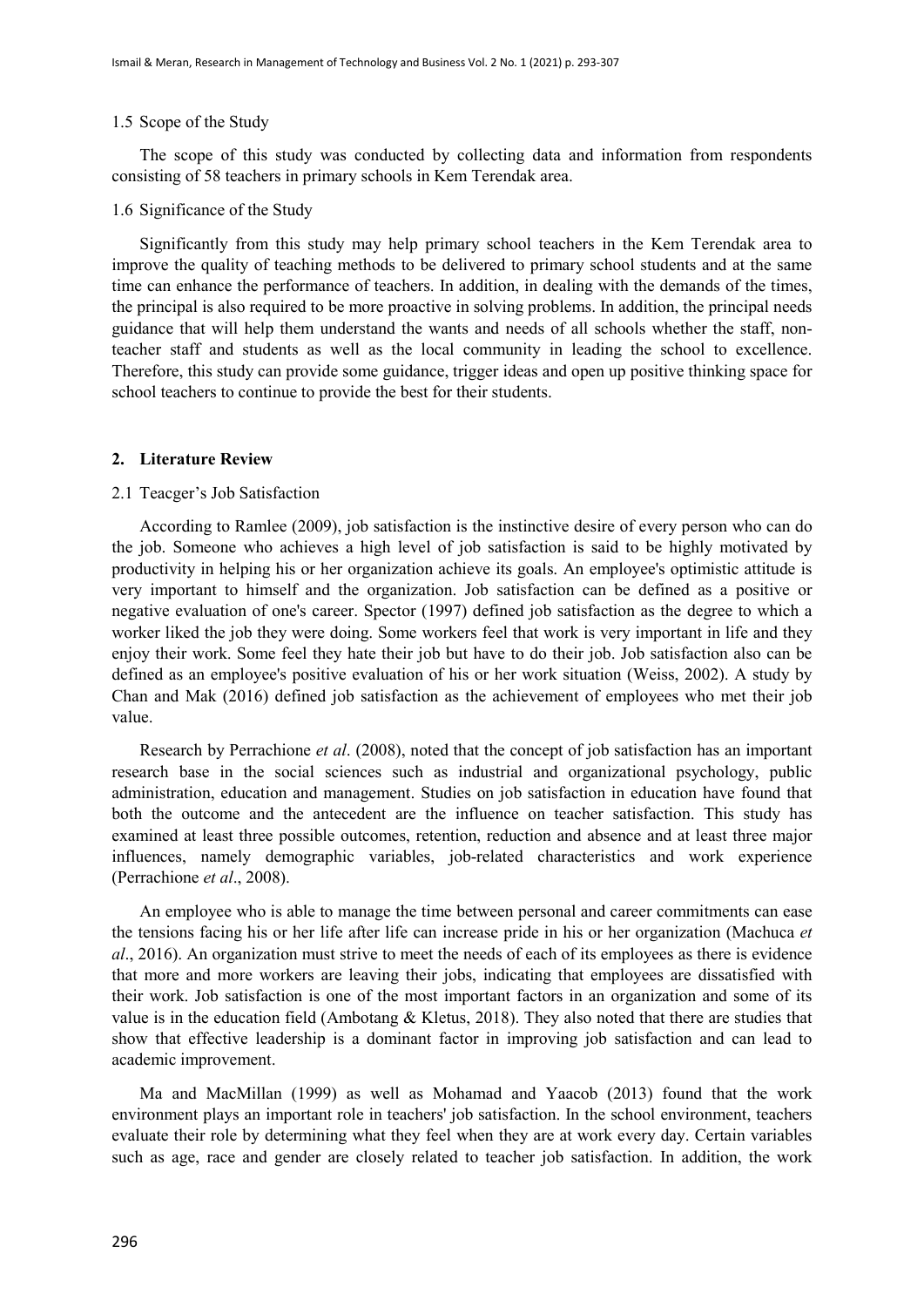environment, autonomy in the classroom, the support of administrators and leadership opportunities all play a role in explaining the differences in teacher satisfaction levels.

According to Mohamad and Yaacob (2013) most studies on teacher job satisfaction refer to early work that identifies factors of satisfaction and dissatisfaction. Job satisfaction and job dissatisfaction are related but are influenced by different factors. Herzberg's Two-Factor Theory combines factors satisfaction is motivation (high need level) and factor satisfaction is hygiene (low need level). The level of need encompasses the intrinsic aspects of achievement, recognition, employment, responsibility and opportunities for development. Whereas the minimum requirements are work environment, supervision, work policies, pay and interpersonal relationships. Teachers' job satisfaction is an important indicator of the well-being of teachers and students. Increased job satisfaction leads to retention and can produce quality teachers (Mohamad & Yaacob, 2013).

#### 2.2 Teacher's Job Performance

According to Rezaee *et al* (2018), performance achievement of a high level of execution through efficiency and productivity has continuously been an organizational objective of tall need. In arrange to do that, an exceedingly fulfilled work staff could be a cardinal need to realize more profitable execution in an organization. Job performance is conceptualized simply in output terms as the accomplishment of evaluated goals. But performance could be a matter not as it were in what individuals accomplish but how they achieve it. Performance could be a behaviour or activity that's important for the accomplishment of an organization's objectives which can be measured in terms of the level of capability or commitment to objectives that are spoken to by a specific activity or set of activities.

A study by Hussain *et al*. (2019) shows the performance of an employee is of concern and esteem for each organization. Extreme success or disappointment of organizations depends primarily on the performance of employees. When employees perform way better it leads the organization ahead and makes it fruitful and viable. The superior performance of employees eventually leads towards superior organizational execution as well.

Positive effects on organizations especially in terms of organizational productivity can be achieved through the relationship between job satisfaction and job performance (Tamrin & Raop, 2015). According to Edwards *et al*. (2008) and Zhang and Zheng (2009) in McWherter (2012), the field of education research has found that job satisfaction has been positively correlated to higher job performance.

Literature shows that there are various dimensions of a teacher's performance that are a promising source of information for human resource decisions. Some think that the most direct and objective evidence of teacher performance is added value based on the improvement in student test scores (Taylor & Tyler, 2012). Also, teacher performance reviews are increasingly being used as a tool for improving teaching and learning by distinguishing between teachers and different levels of performance.

Research by Ghavifekr and Pillai (2016) in Baluyos *et al*., (2018) has conducted a survey of six government secondary schools in the district of Penampang, Sabah, Malaysia. The teachers at the school are satisfied with their work and the responsibility factor is a contributor to the most significant job satisfaction. Based on the years of service in their current school, there were statistically significant differences in the level of job satisfaction among teachers. Secondary schools in Sabah have a positive and open climate with professional teacher behaviour factors as the most significant contributors. The results indicate the need to provide a positive organizational environment.

Teacher's job satisfaction and teacher teaching performance are very important. High levels of teacher satisfaction in the supervision and safety of school principals are factors contributing to their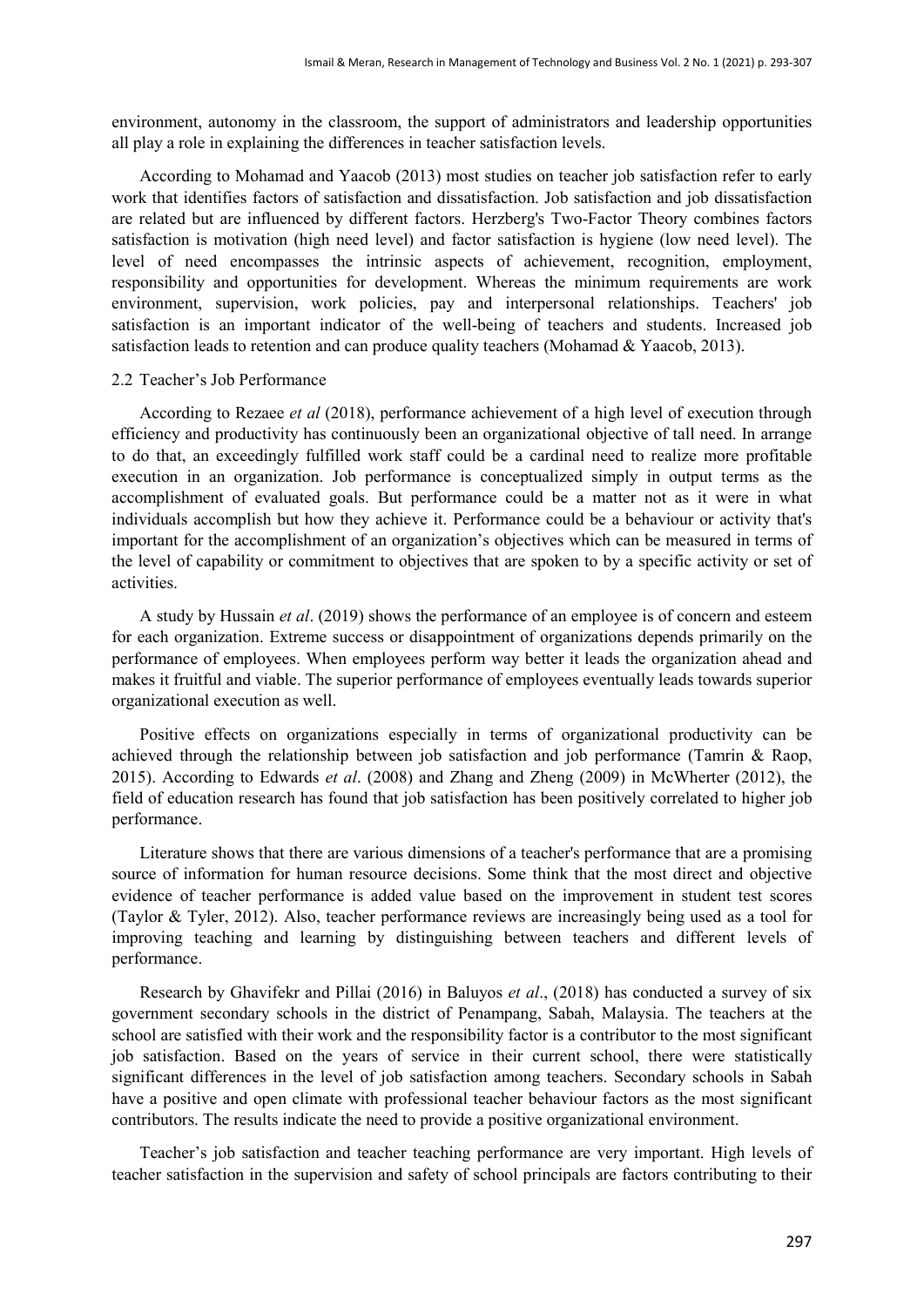performance. Teacher work performance is influenced in part by the guidance of the school principal and directly influenced by the job security of the teacher (Baluyos *et al*., 2018).

# 2.3 Conceptual Framework

Figure 1 shows the conceptual framework on the relationship between teachers' job satisfaction with teachers' job performance and student academic achievement.



**Figure 1: The conceptual framework of this study**

# **3. Research Methodology**

# 3.1 Research Design

This study is a quantitative survey method in which a set of questionnaires is used. The random sample was easy to use for the selection of respondents so that every teacher had the same opportunity to be selected as the respondents from two primary schools in the Kem Terendak, Melaka.

# 3.2 Research Process

The study began by finding the issues related to the job satisfaction of teachers in their work to pursue this research. Subject areas related to the research were also identified before conducting this research. In order to do this research, the information related to the study needs to be searched. Next, appropriate respondents played an important role in this research. The researcher sets the best and most appropriate method for obtaining the desired research information. After that, information obtained using the selected method needs to be filtered to obtain the data needed in the study. The final step is writing a report of the results and do the conclusions from the entire research.

# 3.3 Data Collection Method

The research data have been handled and collected at the selected primary schools in the Kem Terendak area. Respondents have been asked to provide their feedback on matters related to job satisfaction in their workplace and the relationship between teacher performance and student academic achievements. Descriptive studies will be conducted on the questionnaire purpose. The questionnaire has been distributed to respondents using an online survey with is Google Form. The collection process can be improved by using this method as the population is concentrated in the area. However, according to research from Nulty (2008), survey methods and online courses almost always have significantly lower response rates than those obtained using paper surveys. But this method has been chosen because it is best used to prevent teachers from being distracted when distributes the questionnaire during working hours. This method is also best used to prevent close contact with school teachers following the ongoing COVID-19 pandemic while carrying out this research.

# 3.4 Population and Sampling Techniques

# *(a) Target Population*

The target population for this research is all teachers who teach primary school students in the Kem Terendak area including Senior Administrative and Academic Assistant Teachers, Senior Student Affairs Teachers, Curriculum Senior Assistant Teachers, Committee Chair and regular teachers. The sample consisted of 58 teachers randomly selected from two primary schools at the Kem Terendak, Malacca.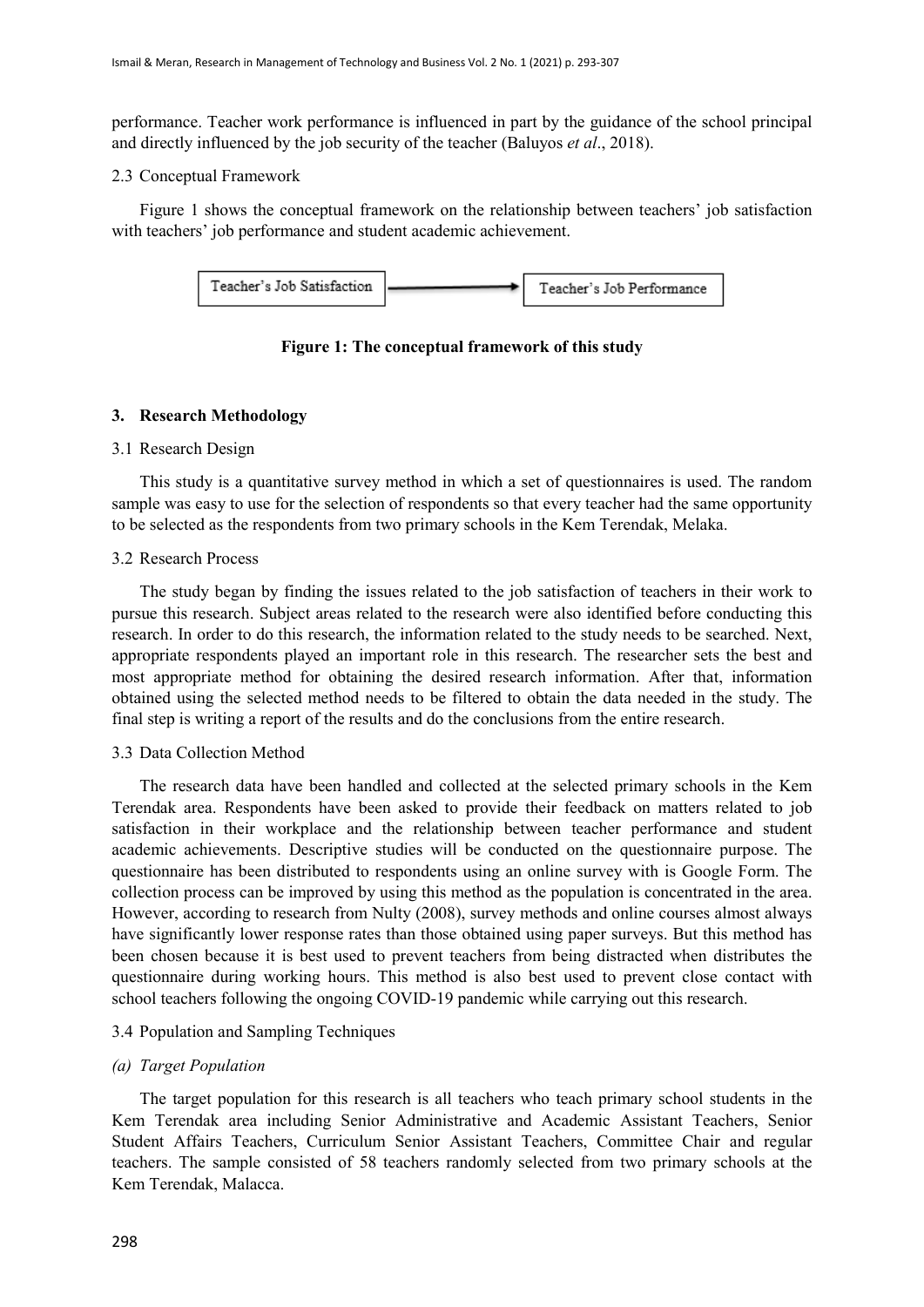#### *(b) Sampling Technique*

Results In order to reach a general conclusion, the sample selected from the population must be in an appropriate manner (Barreiro & Albandoz, 2001). For this research, the samples were teachers from primary school in the Kem Terendak area. The targeted respondents consisted of various age groups, genders, races, experience working as a teacher, education levels and working time spend at school per day. This research is only for full-time teachers. In this research, the researcher used simple random sampling techniques. This is because all teachers who teach primary school students in the Kem Terendak area have the opportunity to become respondents. In addition, simple random sampling is also more convenient, inexpensive and quick to conduct research.

#### 3.4 Pilot Test

The researcher developed the questionnaire used in this research by referring to several previous studies and based on an extensive literature review. Before the distribution of the questionnaires, a pilot test will be carried out to measure the validity and reliability of the questionnaires. It is important as it helps to improve the reliability of the survey questionnaires. The researcher the minimum number of respondents to conduct a pilot test is which is 20. The minimum value for inter-item correlation is 0.15 to 0.20. However, the range between 0.40 to 0.50 is considered high mean intercorrelation. In this research, the inter-item correlation of reliability is between 0.599 to 0.862. The tangibility is between 0.183 to 0.753. the assurance is between 0.607 to 0.830. The empathy is between 0.529 to 0.864. The responsiveness is between 0.620 to 0.886. The dependent variable for customer satisfaction is 0.822 to 0.875. Table 1 shows the reliability test for teacher's job satisfaction.

|                  |                               | <b>Reliability Statistics</b>     |                                      |                                        |
|------------------|-------------------------------|-----------------------------------|--------------------------------------|----------------------------------------|
|                  |                               | Cronbach's Alpha                  | N of Items                           |                                        |
|                  |                               | .893                              | 14                                   |                                        |
|                  |                               |                                   |                                      |                                        |
|                  |                               | Item-total statistics             |                                      |                                        |
|                  | Scale Mean if<br>Item Deleted | Scale Variance if<br>Item Deleted | Corrected Item-<br>total correlation | Cronbach's<br>Alpha if Item<br>Deleted |
| JS1              | 52.9500                       | 31.839                            | .598                                 | .886                                   |
| JS <sub>2</sub>  | 53.0000                       | 31.895                            | .539                                 | .888                                   |
| JS3              | 53.0000                       | 32.842                            | .395                                 | .893                                   |
| JS4              | 52.4500                       | 31.418                            | .611                                 | .885                                   |
| JS5              | 52.9000                       | 32.516                            | .544                                 | .888                                   |
| JS <sub>6</sub>  | 52.8000                       | 34.168                            | .269                                 | .897                                   |
| JS7              | 52.6500                       | 32.239                            | .521                                 | .888                                   |
| JS8              | 52.9500                       | 29.734                            | .644                                 | .883                                   |
| JS9              | 52.9500                       | 28.682                            | .779                                 | .876                                   |
| <b>JS10</b>      | 52.9000                       | 29.463                            | .717                                 | .879                                   |
| JS11             | 52.7500                       | 33.461                            | .365                                 | .894                                   |
| JS <sub>12</sub> | 53.0500                       | 29.945                            | .698                                 | .880                                   |

#### 3.5 Construct Measurement

In this research, there is one independent variable that is job satisfaction and one dependent variable that is job performance. There are three sections in the survey: Section A, Section B and Section C. Section A is a multiple choices question that covers demographic questions that is age, gender, races, experience working as a teacher, education levels and working time spend at school per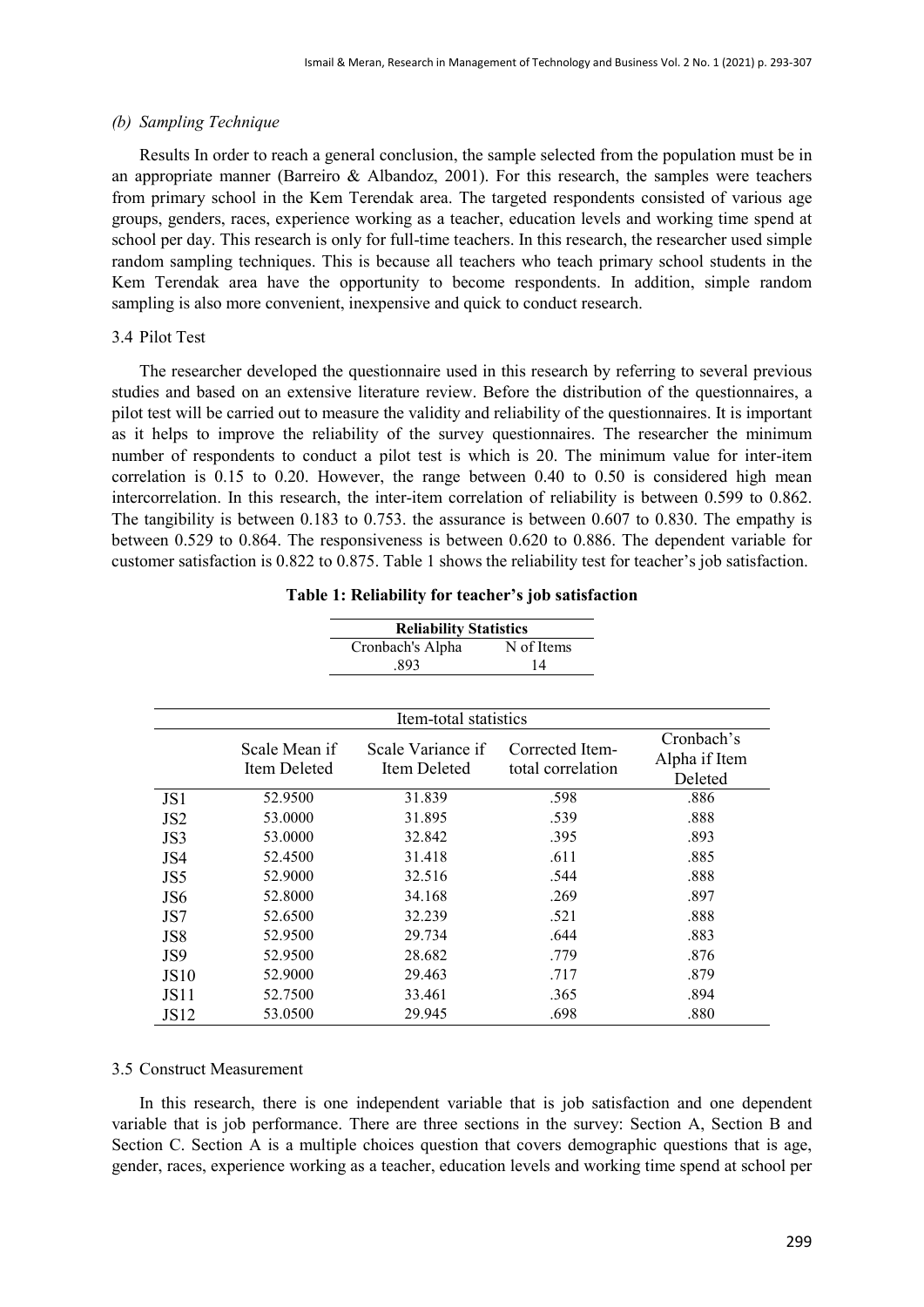day. These questions adapted from McWherter (2012). Section B refers to questions related to job satisfaction among teachers adopted from Ismail *et al*. (2016). There are 14 questions that teachers need to fill. The scale used by the researcher in this research was the 5-Likert Scale for independent variables. These five points are Strongly Disagree (1), Disagree (2), Neutral (3), Agree (4) and Strongly Agree (5). Next, Section C is related to job performance among teachers. There are 10 related question items about job performance that teachers need to answer. This research used the Section B question adopted from the previous researchers, Shohib & Othman (2019). The measurement method used in this Section B also uses the 5-Likert Scale. In this research, Statistical Package for the Social Sciences (SPSS) software used to analyze the data obtained from the respondents.

#### 3.3 Data Analyses

A well-constructed questionnaire about the relationship between teachers' job satisfaction with teachers' job performance at primary schools was used to get the desired information from the respondent. IBM statistical package for social sciences (SPSS) was analyzing the data. for the descriptive analysis, responses were tabulated and analyzed in the form of mean, percentage and standard deviation. In order to do comparison and test hypotheses, inferential analysis such as Spearman's Correlation and Cronbach's Alpha was used. The data analysis used in this research is Descriptive Analysis, Scale measurement, and Inferential Analysis.

#### **4. Results and Discussion**

#### 4.1 Descriptive Analysis

The target respondents for this study are primary school teachers which is a total of 107 people who teach in the area of Kem Terendak, Melaka. Therefore, this research has used Google Form as a method to collect data from teachers. This data was collected after contacted and requested the permission of the school Headmaster to distribute this Google Form to teachers via WhatsApp medium. After several times disseminating the survey, the response rate of the questionnaire is only as much as 52 percent or 58 respondents who cooperate in filling this survey. The data are analyzed by using SPSS.

#### *(a) Demographic Profile*

Based on Table 2 above, the percentage of the respondents who  $21 - 30$  years old is 41.4% or 24 people. Respondents who are  $31 - 40$  years old is  $34.5\%$  or 20 people. While respondents who  $41 -$ 50 years old and 51 – 60 years old is 12.1% or seven people respectively. Next, based on Table 3, a total of 11 people represented male which is 19% of respondents while the remaining 47 people or 81% represented female respondents. Meanwhile, Table 4 shows the frequency for Malay is 53 respondent or 91.4%. Frequency for Chinese and Others is two respondents or 3.4% respectively while Indian is only one respondent represent 1%. Table 5 shows experience working as a teacher. Around 35 respondents or 60.3% who is working for  $1 - 10$  years and 17 respondents or 29.3% is working for  $11 - 20$  years. Then, four respondents represent 6.9% is  $31 - 40$  years and only two respondent or 3.4% has experience working as a teacher for 31 – 40 years. Table 6 shows the level of education among teachers. Teachers who have Bachelor Degree is the highest percentage which is 86.2% or 50 respondents. The second highest is Master's Degree which is 10.3 % or six respondents and two respondents or 3.4% is Diploma holder. Lastly, Table 7 tabulated the majority of respondents spend 6 – 10 hours working time spend at school per day which is 56 respondents or 96.6% while two respondents (2%) spend 11 hours and above at school per day.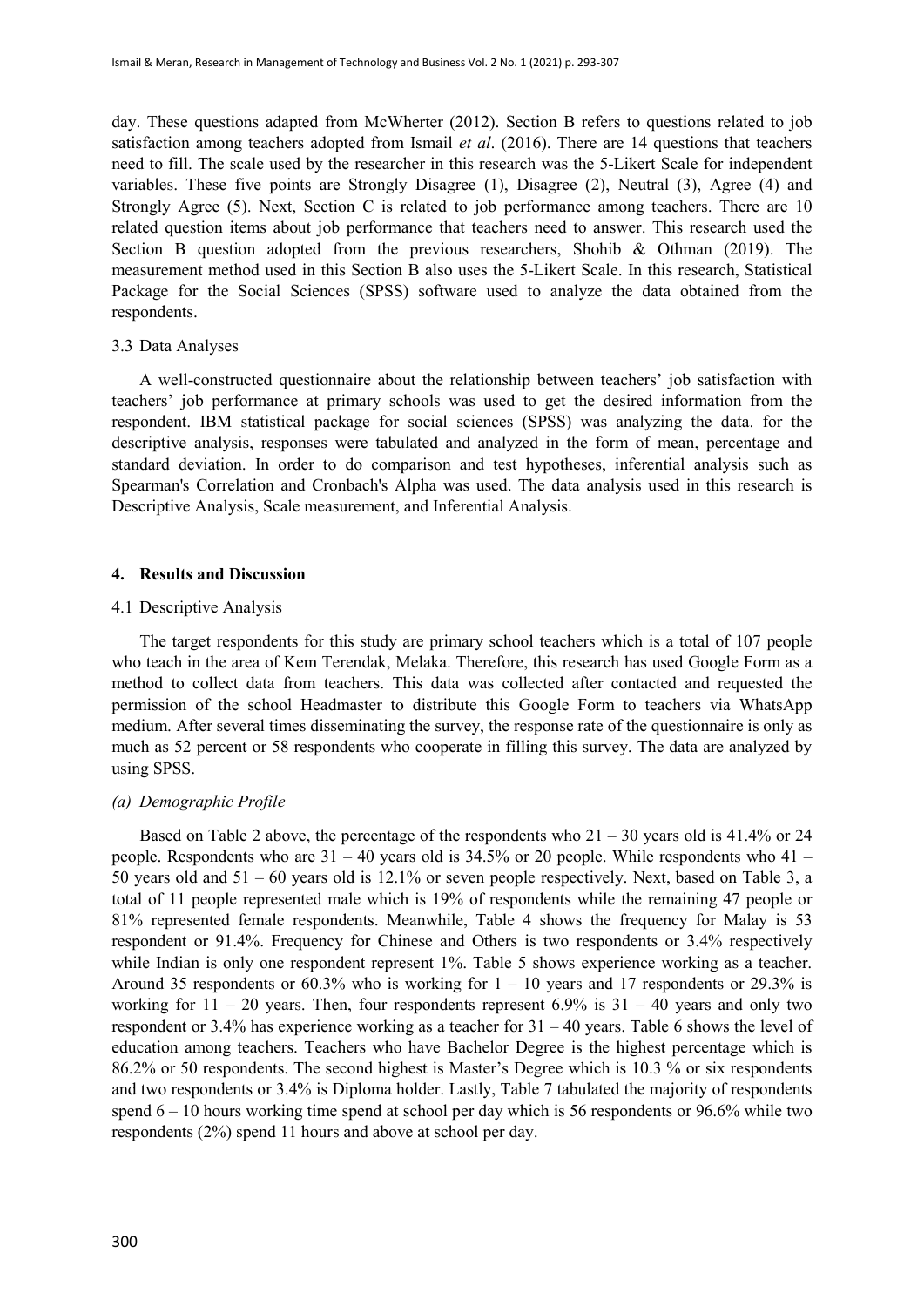|       | Age                                                        |           |         |         |            |  |
|-------|------------------------------------------------------------|-----------|---------|---------|------------|--|
|       |                                                            | Frequency | Percent | Valid   | Cumulative |  |
|       |                                                            |           |         | Percent | Percent    |  |
| Valid | $21 - 30$ years old                                        | 24        | 41.4    | 41.4    | 41.4       |  |
|       | $31 - 40$ years old                                        | 20        | 34.5    | 34.5    | 75.9       |  |
|       | $41 - 50$ years old                                        |           | 12.1    | 12.1    | 87.9       |  |
|       | $51 - 60$ years old                                        |           | 12.1    | 12.1    | 100.0      |  |
|       | Total                                                      | 58        | 100.0   | 100.0   |            |  |
|       | Table 3: Frequency and percentage of gender of respondents |           |         |         |            |  |
|       |                                                            | Gender    |         |         |            |  |
|       |                                                            |           | Percent | Valid   | Cumulative |  |
|       |                                                            | Frequency |         | Percent | Percent    |  |

# **Table 2: Frequency and percentage of age of respondents**

Female 47 81.0 81.0 100.0<br>Total 58 100.0 100.0

 $100.0$  100.0

Valid Male 11 19.0 19.0 19.0

|       | Race    |           |         |         |            |
|-------|---------|-----------|---------|---------|------------|
|       |         | Frequency | Percent | Valid   | Cumulative |
|       |         |           |         | Percent | Percent    |
| Valid | Malay   | 53        | 91.4    | 91.4    | 91.4       |
|       | Chinese |           | 3.4     | 3.4     | 94.8       |
|       | Indian  |           | 1.7     | 1.7     | 96.6       |
|       | Others  |           | 3.4     | 3.4     | 100.0      |
|       | Total   | 58        | 100.0   | 100.0   |            |

# **Table 5: Frequency and percentage of experience working as a teacher**

| <b>Experience working as a teacher</b> |                 |           |         |         |            |
|----------------------------------------|-----------------|-----------|---------|---------|------------|
|                                        |                 | Frequency | Percent | Valid   | Cumulative |
|                                        |                 |           |         | Percent | Percent    |
| Valid                                  | $1 - 10$ years  | 35        | 60.3    | 60.3    | 60.3       |
|                                        | $11 - 20$ years |           | 29.3    | 29.3    | 89.7       |
|                                        | $21 - 30$ years |           | 6.9     | 6.9     | 96.6       |
|                                        | $31 - 40$ years |           | 3.4     | 3.4     | 100.0      |
|                                        | Total           | 58        | 100.0   | 100.0   |            |

# **Table 6: Frequency and percentage of education level of respondents**

|       |                        | <b>Education level</b> |         |         |            |
|-------|------------------------|------------------------|---------|---------|------------|
|       |                        | Frequency              | Percent | Valid   | Cumulative |
|       |                        |                        |         | Percent | Percent    |
| Valid | Diploma                |                        | 3.4     | 3.4     | 3.4        |
|       | <b>Bachelor Degree</b> | 50                     | 86.2    | 86.2    | 89.7       |
|       | Master's Degree        | 6                      | 10.3    | 10.3    | 100.0      |
|       | Total                  | 58                     | 100.0   | 100.0   |            |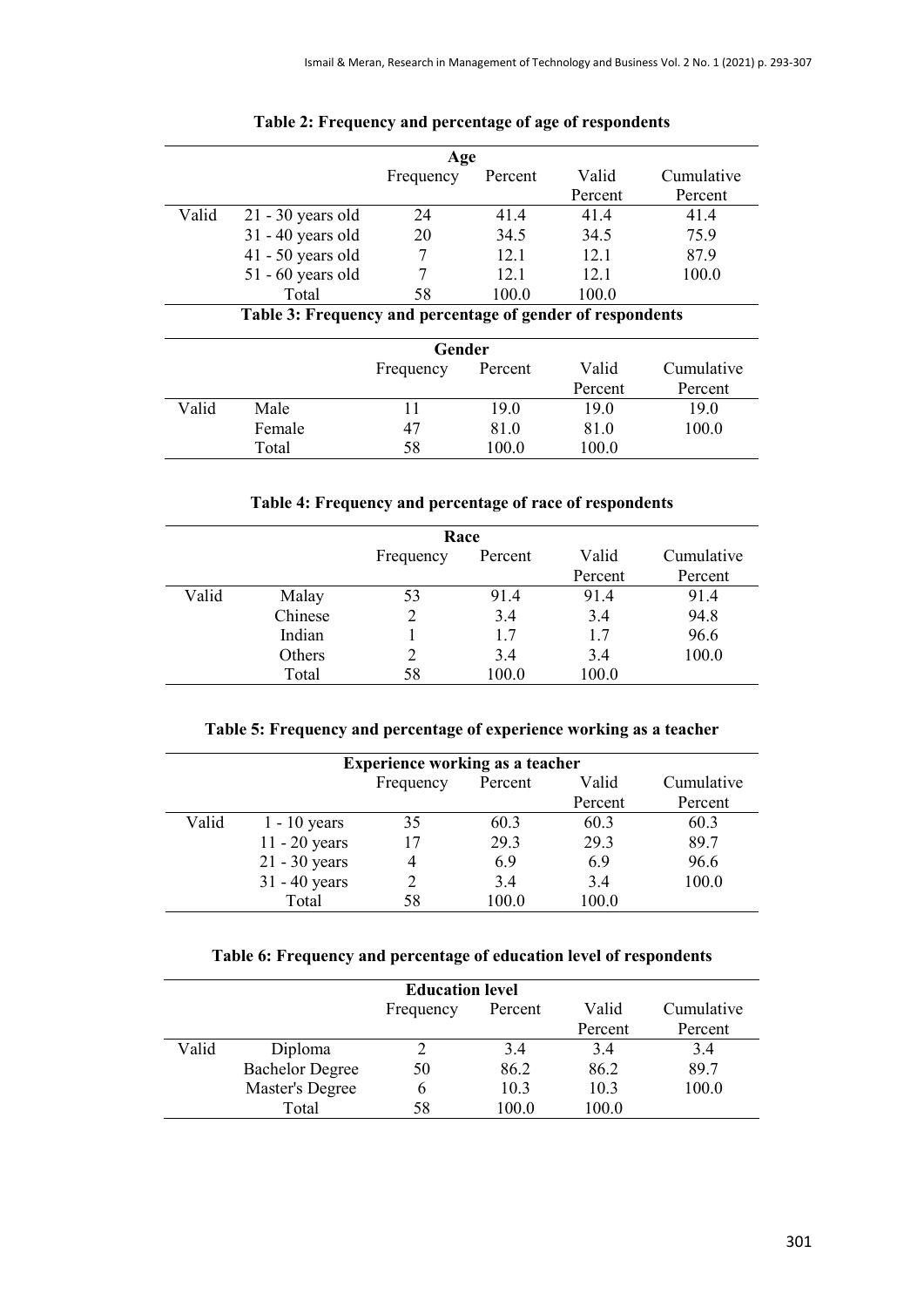|       |                | Working time spend at school per day |         |         |            |
|-------|----------------|--------------------------------------|---------|---------|------------|
|       |                | Frequency                            | Percent | Valid   | Cumulative |
|       |                |                                      |         | Percent | Percent    |
| Valid | $6 - 10$ hours | 56                                   | 96.6    | 96.6    | 96.6       |
|       | $>11$ hours    |                                      | 3.4     | 3.4     | 100.0      |
|       | Total          | 58                                   | 100.0   | 100.0   |            |

|  | Table 7: Frequency and percentage of working time spend at school per day |  |  |
|--|---------------------------------------------------------------------------|--|--|
|  |                                                                           |  |  |

# *(b) Mean and Standard Deviation*

According to Table 8, JS4 is the highest mean which is 4.5868 while, the lowest mean is JS12 which is 4.0000. This result indicates that most of the respondents choose to agree. Table 8 also shows JS13 scores the highest standard deviation which is 0.85769 whereas JS4 and JS6 score the lowest standard deviation which is 0.53095. Based on this result, it shows that the score of standard deviation for all factors of teacher's job satisfaction variables is above 0.53095 but below 0.85769.

| Table 8: Mean and standard deviation for factor of teacher's job satisfaction variables |  |  |  |
|-----------------------------------------------------------------------------------------|--|--|--|
|-----------------------------------------------------------------------------------------|--|--|--|

|                 | <b>Teacher's Job Satisfaction</b>                                              |        |                       |             |  |  |
|-----------------|--------------------------------------------------------------------------------|--------|-----------------------|-------------|--|--|
|                 |                                                                                | Mean   | Standard<br>Deviation | $\mathbf N$ |  |  |
| JS1             | I am satisfied with the supervision<br>of my duties                            | 4.1552 | 0.58645               | 58          |  |  |
| JS <sub>2</sub> | I am generally very satisfied now                                              | 4.1552 | 0.64350               | 58          |  |  |
| JS3             | I am content to do things that do<br>not conflict with my beliefs              | 4.2241 | 0.67650               | 58          |  |  |
| JS4             | I am very happy to be able to do<br>something for others                       | 4.5862 | 0.53095               | 58          |  |  |
| JS5             | I am very satisfied with my co-<br>workers                                     | 4.2414 | 0.62996               | 58          |  |  |
| JS6             | I am very satisfied with the<br>achievements gained from the I<br>do           | 4.4138 | 0.53095               | 58          |  |  |
| JS7             | I am very satisfied to be able to<br>perform the task perfectly                | 4.2759 | 0.66999               | 58          |  |  |
| JS8             | I am satisfied with safety at<br>workplace                                     | 4.2586 | 0.76228               | 58          |  |  |
| JS9             | I am satisfied with the<br>appreciation from friends and<br>administrators     | 4.1724 | 0.72880               | 58          |  |  |
| <b>JS10</b>     | I am very satisfied with the<br>opportunity given to me to use my<br>abilities | 4.2586 | 0.80699               | 58          |  |  |
| <b>JS11</b>     | I am very satisfied with the salary<br>received                                | 4.0345 | 0.81576               | 58          |  |  |
| <b>JS12</b>     | I am satisfied with the<br>management here                                     | 4.0000 | 0.79472               | 58          |  |  |
| <b>JS13</b>     | I am very satisfied with my<br>involvement in decision making                  | 4.0345 | 0.85769               | 58          |  |  |
| <b>JS14</b>     | I am very happy to be able to do<br>different jobs from time to time           | 4.1379 | 0.73624               | 58          |  |  |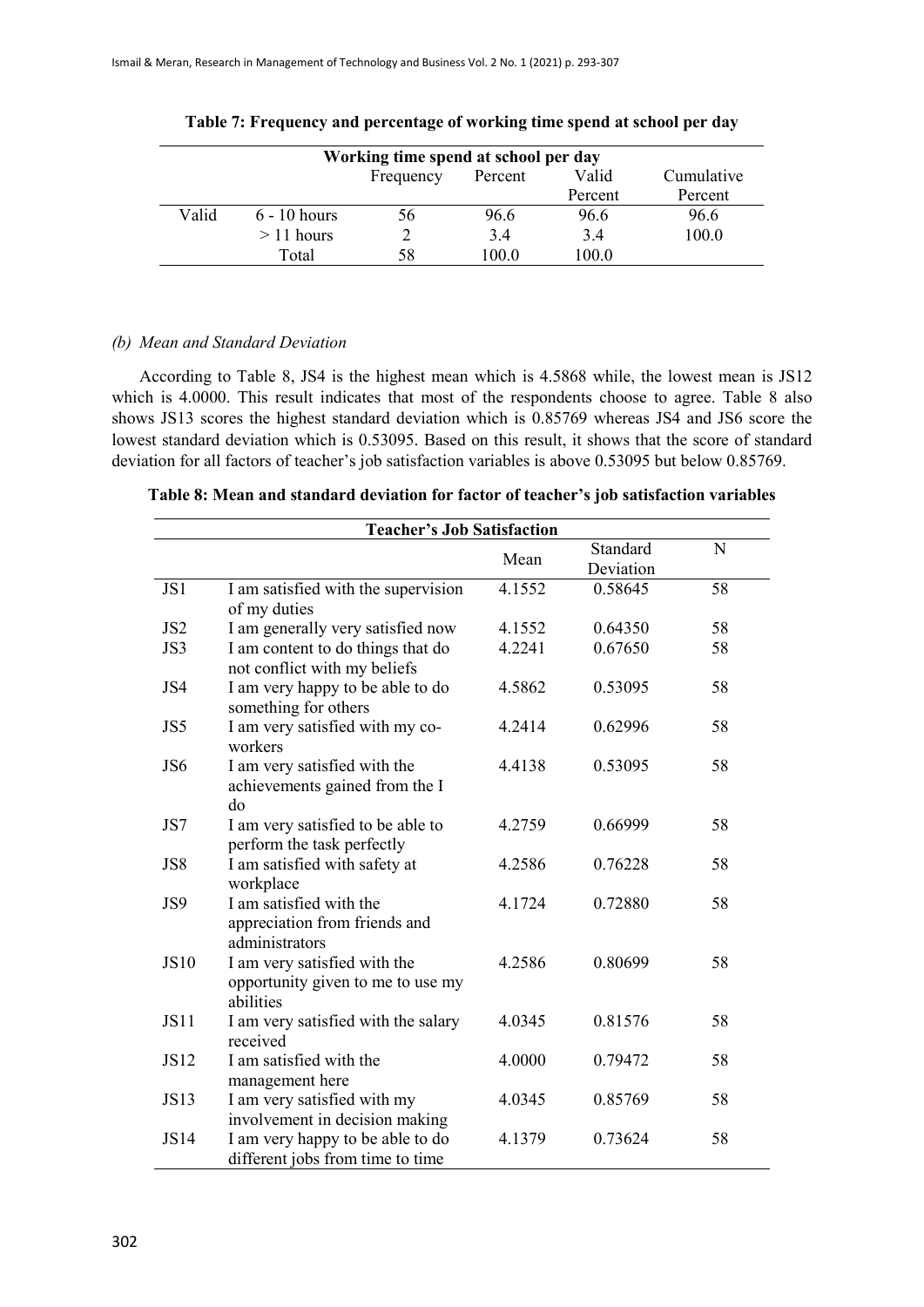Table 9 shows the highest mean values are JP5 which is 4.6207 and the lowest mean is JP2 which is 4.1034. This result indicates that most of the respondents choose to agree. From Table 9, JP4 in teacher's job satisfaction is the highest standard deviation of 0.84059 whereas JP7 in teacher's job satisfaction scores the lowest standard deviation of 0.49345. Based on this result, it shows that the score of standard deviation for teacher's job performance variables is above 0.49345 but below 0.84059.

|                 | <b>Teacher's Job Performance</b>                                     |        |           |    |
|-----------------|----------------------------------------------------------------------|--------|-----------|----|
|                 |                                                                      | Mean   | Standard  | N  |
|                 |                                                                      |        | Deviation |    |
| JP1             | I participated actively in co-<br>curricular activities in my school | 4.3276 | 0.71052   | 58 |
| JP2             | I am involved in setting goals for<br>my school                      | 4.1034 | 0.87238   | 58 |
| JP3             | I supervise my students in their<br>activities                       | 4.3448 | 0.60847   | 58 |
| JP4             | I prepare a scheme of work at the<br>beginning of every term         | 4.1724 | 0.84059   | 58 |
| JP <sub>5</sub> | I prepare a lesson plan before the<br>actual teaching                | 4.6207 | 0.52407   | 58 |
| JP <sub>6</sub> | I manage classroom records<br>actively                               | 4.3276 | 0.63212   | 58 |
| JP7             | I participate in staff meetings                                      | 4.3966 | 0.49345   | 58 |

**Table 9: Mean and standard deviation for factor of teacher's job performance variables**

# *(c) Normality Test*

Table 10 shows the Kolmogorov-Smirnov test data used in this normality test. The Kolmogorov-Smirnov is one sample of non-parametric test that a procedure to examine the agreement between two sets of values. The reason why this result used Kolmogorov-Smirnov is that the respondent is more than 50. Then, the significance of the data value of teacher's job satisfaction is less than 0.05 which is not normal and the significance of data value of teacher's job satisfaction is more than 0.05 which is normal. But it is still classified as not normal because one of its values is not normal.

| Table 10: Result of normality test for all variables |  |
|------------------------------------------------------|--|
|------------------------------------------------------|--|

|                            | Kolmogorov-Smirnov <sup>a</sup> |    |       |
|----------------------------|---------------------------------|----|-------|
|                            | <b>Statistic</b>                |    |       |
| Teacher's Job Satisfaction | 0.120                           | 58 | 0.038 |
| Teacher's Job Performance  | 0.115                           | 58 | 0.056 |

# *(d) Reliability Test*

Table 11 shows the Cronbach's Alpha of the independent variable and dependent variable in this research. The total of the measured item is 14 items for job satisfaction and seven items for teacher's job performance. A generally accepted rule is that the value of Cronbach's Alpha of  $0.6 - 0.7$ indicates an acceptable level of reliability, 0.8 or greater a very good level. However, a value higher than 0.95 are not essentially good, since it might be an indication of idleness. Based on the table, there is one independent variable for measuring the teacher's job satisfaction and one dependent variable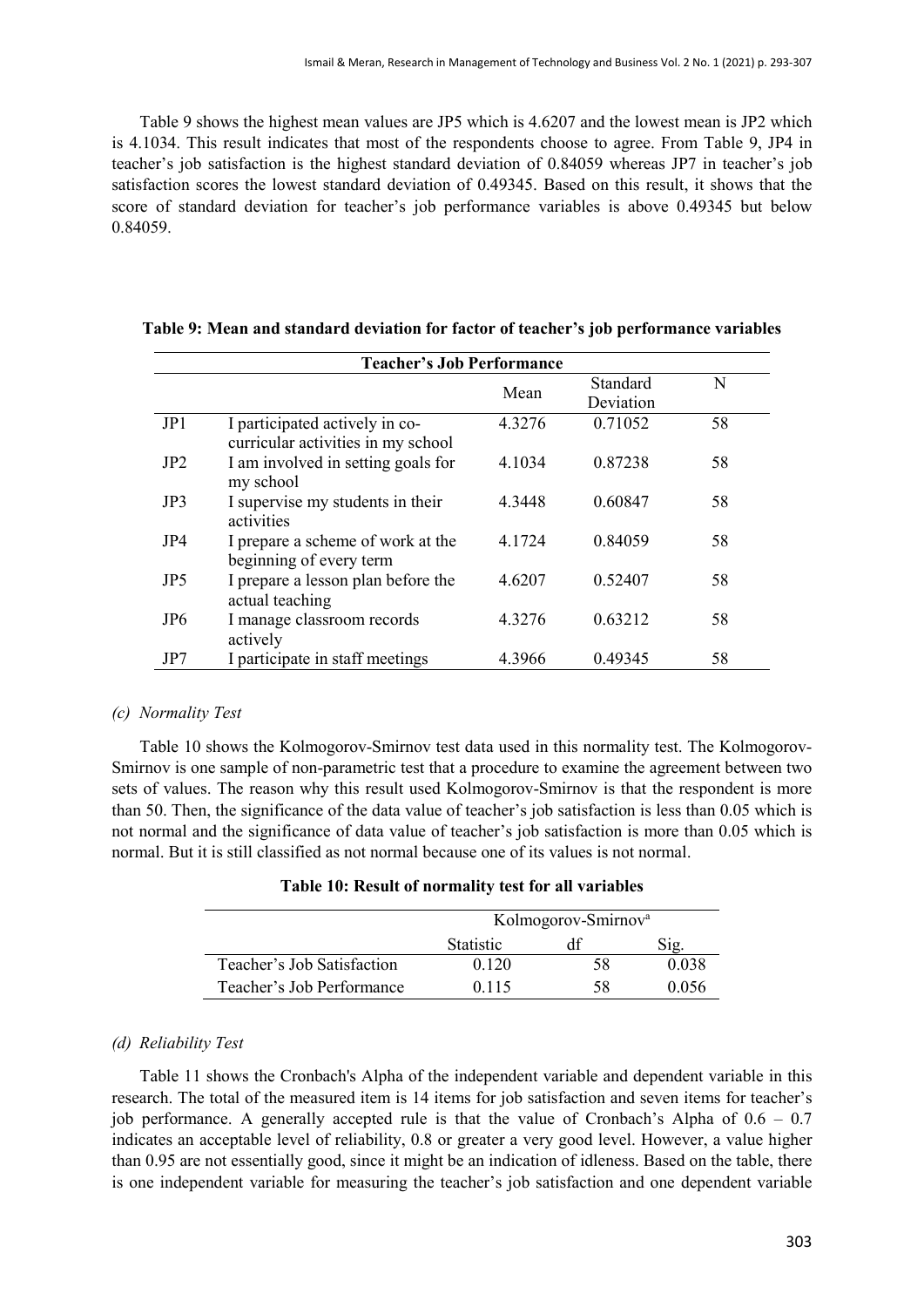for measuring the teacher's job performance. The reliability of Cronbach's Alpha for teacher's job satisfaction is 0.887 and teacher's job performance is 0.705. All items adopted in the questionnaire for this research are reliable as all independent variables and dependent variable have at least a minimum value of 0.5 for its Cronbach Alpha. Between these two variables, teacher's job satisfaction has the highest Cronbach's Alpha with the value of 0.887 whereas teacher's job performance has the lowest Cronbach's Alpha with the value of 0.705.

| Variables                  | Cronbach's Alpha |
|----------------------------|------------------|
| Teacher's Job Satisfaction | 0.887            |
| Teacher's Job Performance  | 0.705            |

# **Table 11: Result of reliability test for all variables**

#### 4.2 Hypothesis Testing

# *(a) Spearman's Correlation Analysis*

Table 12 shows the average teacher's job satisfaction is correlated to the teacher's job performance. Teacher's job satisfaction has the coefficient correlation value of 0.660 ( $p < 0.005$ ). Based on this data, there is a positive relationship between job satisfaction and job performance among primary school teachers. Besides, if the job satisfaction among teachers increases, so job performance among teachers will increase too.

#### **Table 12: Spearman's correlation analysis**

| <b>Variables</b>                                             | Teacher's Job Satisfaction | Teacher's Job Performance |
|--------------------------------------------------------------|----------------------------|---------------------------|
| Teacher's Job Satisfaction                                   | 1.000                      | 0.660                     |
| Teacher's Job Performance                                    | 0.660                      | 1.000                     |
| **. Correlation is significant at the 0.01 level (2-tailed). |                            |                           |

#### *(b) Linear Regression Analysis*

This analysis is a model base technique that used to predict the value of a variable based on another variable. The hypothesis was tested to find out which of the variables had a significant positive effect on teacher's job performance. The result of the regression analysis is summarized in the following table below.

The significant value (p-value) of ANOVA was found to be 0.000 as shown in the table above, which less than 0.05. In addition, the existence of a significant effect of teacher's job satisfaction on job performance was identified based on their sig. values which the predicting variable is significant if the sig. values are less than 0.05 or of the t-Statistics value is greater than two. Next, the regression analysis was found that teacher's job satisfaction has a significant positive effect on teacher's job performance among primary school teachers. Therefore, the hypothesis was accepted.

| Model                           |       | R      | Adjusted | Std. Error of the | Durbin- |
|---------------------------------|-------|--------|----------|-------------------|---------|
|                                 |       | Square | R Square | Estimate          | Watson  |
|                                 | .690a | .475   | .466     | .29974            | 2.377   |
| a. Predictors: (Constant), avJS |       |        |          |                   |         |
| b. Dependent Variable: avJP     |       |        |          |                   |         |

#### **Table 13: Model summary**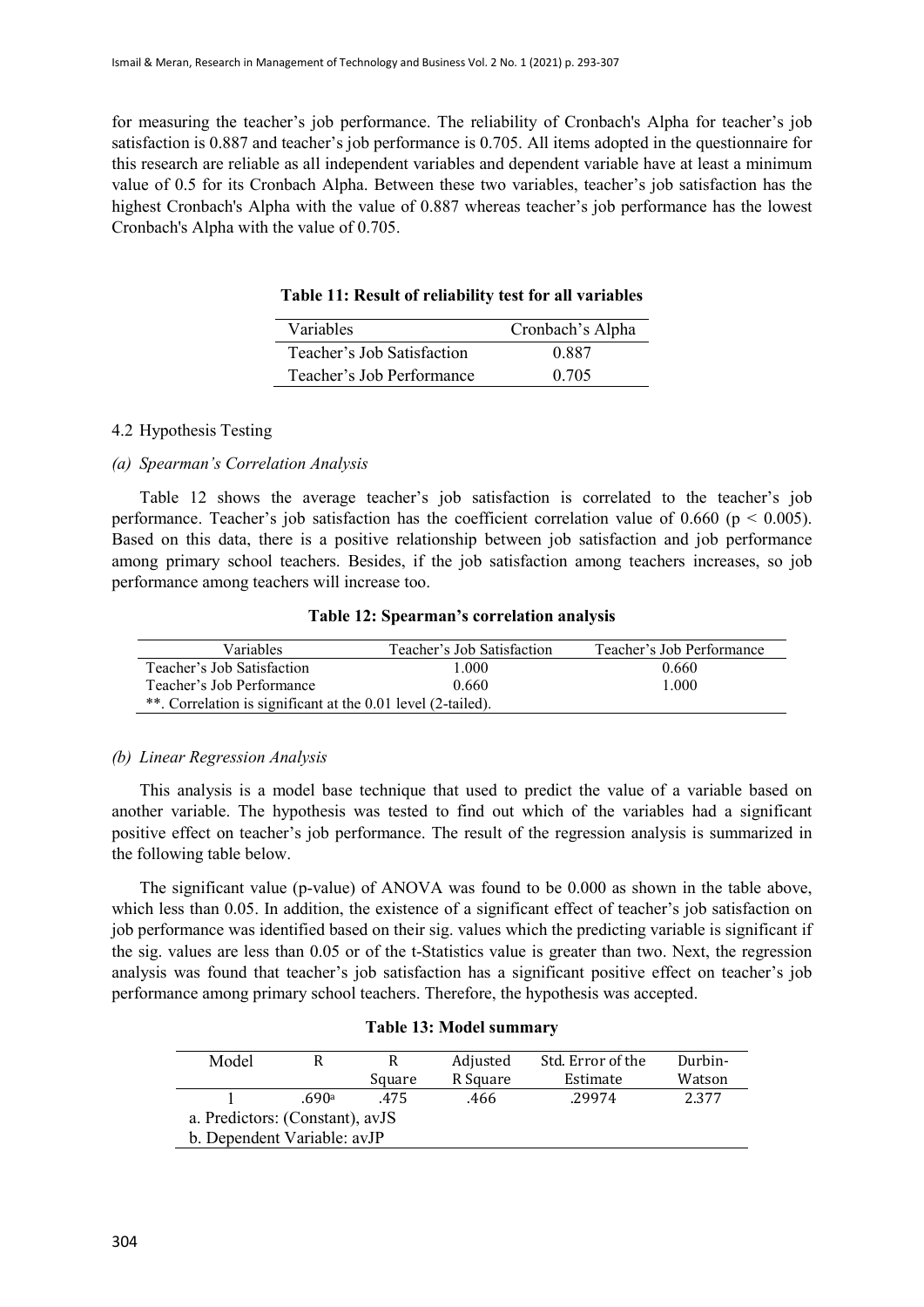| Model                           | Sum of  | df                            | Mean               | F      | Sig.       |
|---------------------------------|---------|-------------------------------|--------------------|--------|------------|
|                                 | Squares |                               | Square             |        |            |
| Regression                      | 4.561   |                               | 4.561              | 50.766 | .000       |
| Residual                        | 5.031   | 56                            | .090               |        |            |
| Total                           | 9.592   | 57                            |                    |        |            |
| a. Dependent Variable: avJP     |         |                               |                    |        |            |
| b. Predictors: (Constant), avJS |         |                               |                    |        |            |
|                                 |         | <b>Table 15: Coefficients</b> |                    |        |            |
|                                 |         |                               |                    |        |            |
| $M = 1.1$                       |         |                               | $Q_4 = 1.41 - 1.1$ |        | $\Omega$ : |

#### **Table 14: ANOVA**

| Model                       | Unstandardized |            | Standardized |       | Sig. |
|-----------------------------|----------------|------------|--------------|-------|------|
|                             | Coefficients   |            | Coefficients |       |      |
|                             |                | Std. Error | <b>Beta</b>  |       |      |
| (Constant)                  | 1.676          | .374       |              | 4.480 | .000 |
| avJS                        | .630           | .088       | .690         | 7.125 | .000 |
| a. Dependent Variable: avJP |                |            |              |       |      |

**Table 16: Result of hypothesis testing with regression**

| <b>Hypothesis</b>              | P value $(sig)$ | Hypothesis accepted/rejected |
|--------------------------------|-----------------|------------------------------|
| Teacher's job satisfaction has | 0.000           | Hypothesis accepted          |
| significant relationship       |                 |                              |
| between teacher's job          |                 |                              |
| performance                    |                 |                              |

# 4.3 Discussions

#### *(a) Objective 1*

Spearman's correlation analysis was used in this study to identify the relationship between teacher's job satisfaction and teacher's job performance among primary school teachers at Kem Terendak. Based on the result in Table 12 showed that teacher's job satisfaction results are correlated to teacher's job performance. There is a positive relationship between job satisfaction and job performance among primary school teachers. Besides, if the job satisfaction among teachers increases, so job performance among teachers will increase too.

#### *(b) Objective 2*

In this research, linear regression analysis to determine the most influential factor in job satisfaction among primary school teachers at Kem Terendak. The analysis conducted separately. The significant value (p-value) of ANOVA was found to be 0.000 as shown in Table 14, which less than 0.05. In addition, the existence of the significant effect of teacher's job satisfaction on teacher's job performance was identified based on their sig. values which the predicting variable is significant if the sig. values are less than 0.05 or of the t-Statistics value is greater than two. Then, the regression analysis was found that job satisfaction has a significant positive effect on job performance among primary school teachers. Therefore, the hypothesis was accepted.

#### **5. Conclusion**

In conclusion, the purpose of this research is to identify the relationship between job satisfaction and job performance among primary school teachers at Kem Terendak, Melaka. The variable used in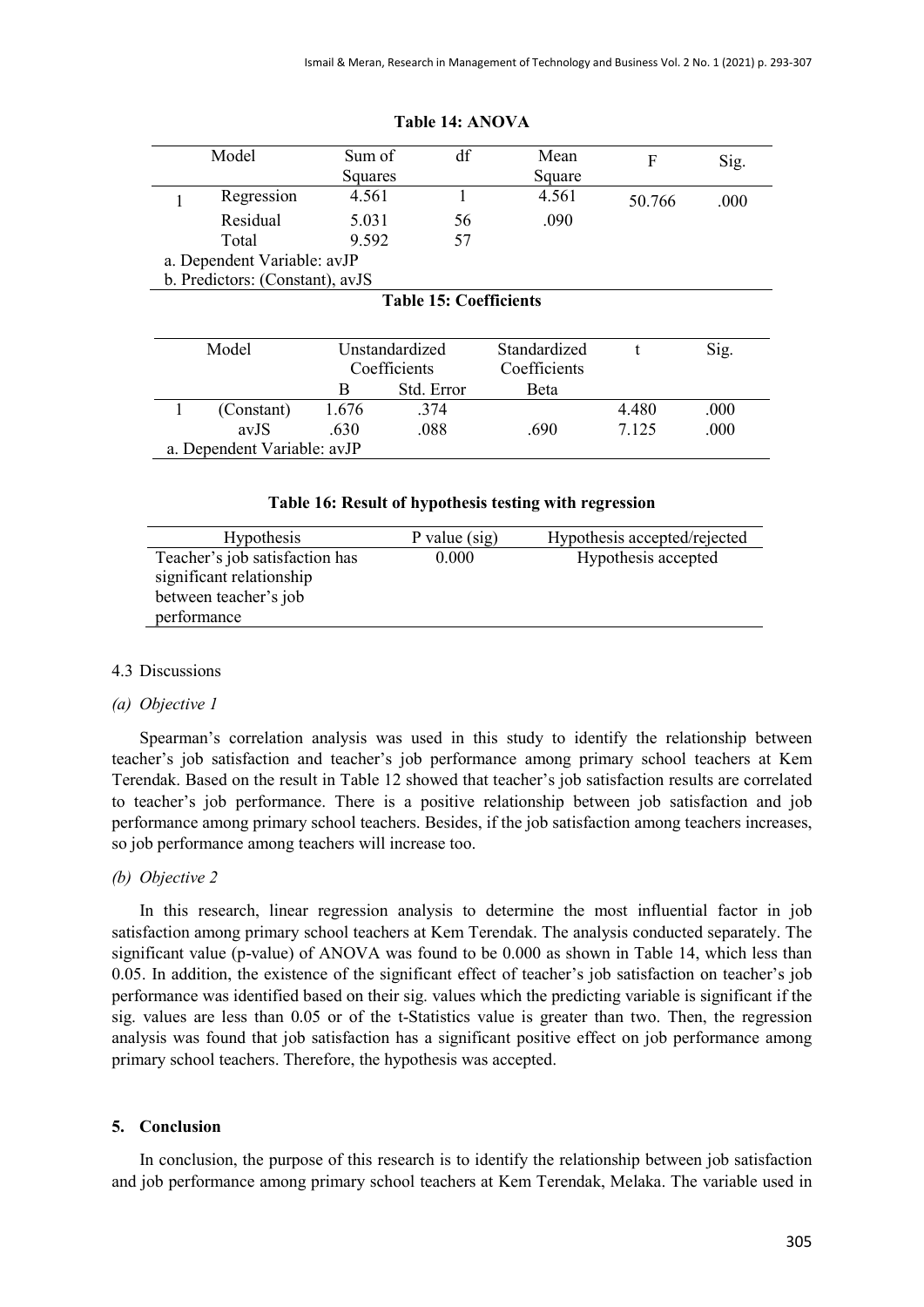this research is teacher's job satisfaction and teacher's job performance. A total of 107 questionnaires has been distributed and 58 questionnaires have been returned. The analysis used in this research is descriptive analysis, reliability, correlation analysis and regression analysis.

From the result, the researcher found out that there is a positive relationship between job satisfaction and job performance among primary school teachers. If the job satisfaction among teachers increases, job performance among teachers also will increase too. From the regression analysis, it was found out that job satisfaction has a significant effect on job performance among primary school teachers. It is concluded that the hypothesis is accepted.

# **Acknowledgement**

This research was made possible by support from the Faculty of Technology Management and Business, Universiti Tun Hussein Onn Malaysia.

#### **References**

- Adu, E., Tadu, R, Eze, I. (2014). Teachers' self-efficacy as correlates of secondary school students' academic achievement in Southwestern Nigeria.
- Ambotang, A. S. & Kletus, M. (2018). Kepuasan bekerja guru pemangkin kecemerlangan organisasi pendidikan. Retrieved May 15, 2020, from Utusan Borneo (Sabah) website: https://www.pressreader.com/malaysia/utusan-borneo-sabah/20180307/282303910642359
- Banerjee, N., Stearns, E., Moller, S. & Mickelson, R. A. (2017). Teacher job satisfaction and student achievement: The roles of teacher professional community and teacher collaboration in schools. American Journal of Education, 123(2), 203–241. https://doi.org/10.1086/689932
- Baluyos, G. R.; Rivera, H. L. & Baluyos, E. L. (2018). Teachers' Job Satisfaction and Work Performance. Open Journal of Social Sciences, 7, 206–221. https://doi.org/10.4236/jss.2019.78015
- Barreiro, P. L. & Albandoz, J. P. (2001). MaMaEuSch Population and sample. Sampling techniques. Retrieved from http://www.mathematik.uni-kl.de/˜mamaeusch
- Berita Harian. (2019). Hampir 5 juta pelajar mulakan sesi persekolah 2018. Retrieved May 1, 2020, from Berita Harian website: https://www.bharian.com.my/berita/nasional/2018/01/373729/hampir-5-juta-pelajarmulakan-sesi-persekolahan-2018
- Brown, K. M., Anfara, V. A., & Roney, K. (2004, August 26). Student achievement in high performing, suburban middle schools and low performing, urban middle schools: Plausible explanations for the differences. Education and Urban Society, Vol. 36, pp. 428–456. https://doi.org/10.1177/0013124504263339
- Chan, S. C. H.; Mak, W. M. (2016). Have you experienced fun in the workplace?: An empirical study of workplace fun, trust-in-management and job satisfaction. Journal of Chinese Human Resource Management, 7(1), 27–38. https://doi.org/10.1108/JCHRM-03-2016-0002
- Education Evolving. (2016). Our Working Definition of Student Achievement and School Quality. Retrieved from www.educationevolving.org
- Edwards, B. D.; Bell, S. T.; Arthur, J. W. & Decuir, A. D. (2008). Relationships between facets of job satisfaction and task and contextual performance. Applied Psychology, 57(3), 441–465. https://doi.org/10.1111/j.1464-0597.2008.00328.x
- Ghavifekr, S. & Pillai, N. S. (2016). The relationship between school's organizational climate and teacher's job satisfaction: Malaysian experience. Asia Pacific Education Review, 17(1), 87–106. https://doi.org/10.1007/s12564-015-9411-8
- Hirschfeld, R. R. (2002). Achievement orientation and psychological involvement in job tasks: The interactive effects of work alienation and intrinsic job satisfaction. Journal of Applied Social Psychology, 32(8), 1663– 1681. https://doi.org/10.1111/j.1559-1816.2002.tb02768.x
- Hulleman, C. S. & Barron, K. E. (2010). Performance pay and teacher motivation: Separating myth from reality. Phi Delta Kappan, 91(8), 27–31. https://doi.org/10.1177/003172171009100806
- Hussain, A., Yusoff, R. M., Khan, M. A. Diah, M. L. M., Shahbaz, M. S. (2019). The effect of transformational leadership on employee job performance through mediating role of organizational commitment in logistic sector of Pakistan. International Journal of Supply Chain Management, 8(4), 162–176.
- Ismail, N. M. Z., Abdul Wahab, J. & Md Hassan, R. (2016). Kepuasan Kerja Guru dan Perbezaannya Berdasarkan Pencapaian Sekolah ( Teacher Job Satisfaction and Performance Based Schools difference ). Jurnal Personalia Pelajar, 19(1), 49–54.